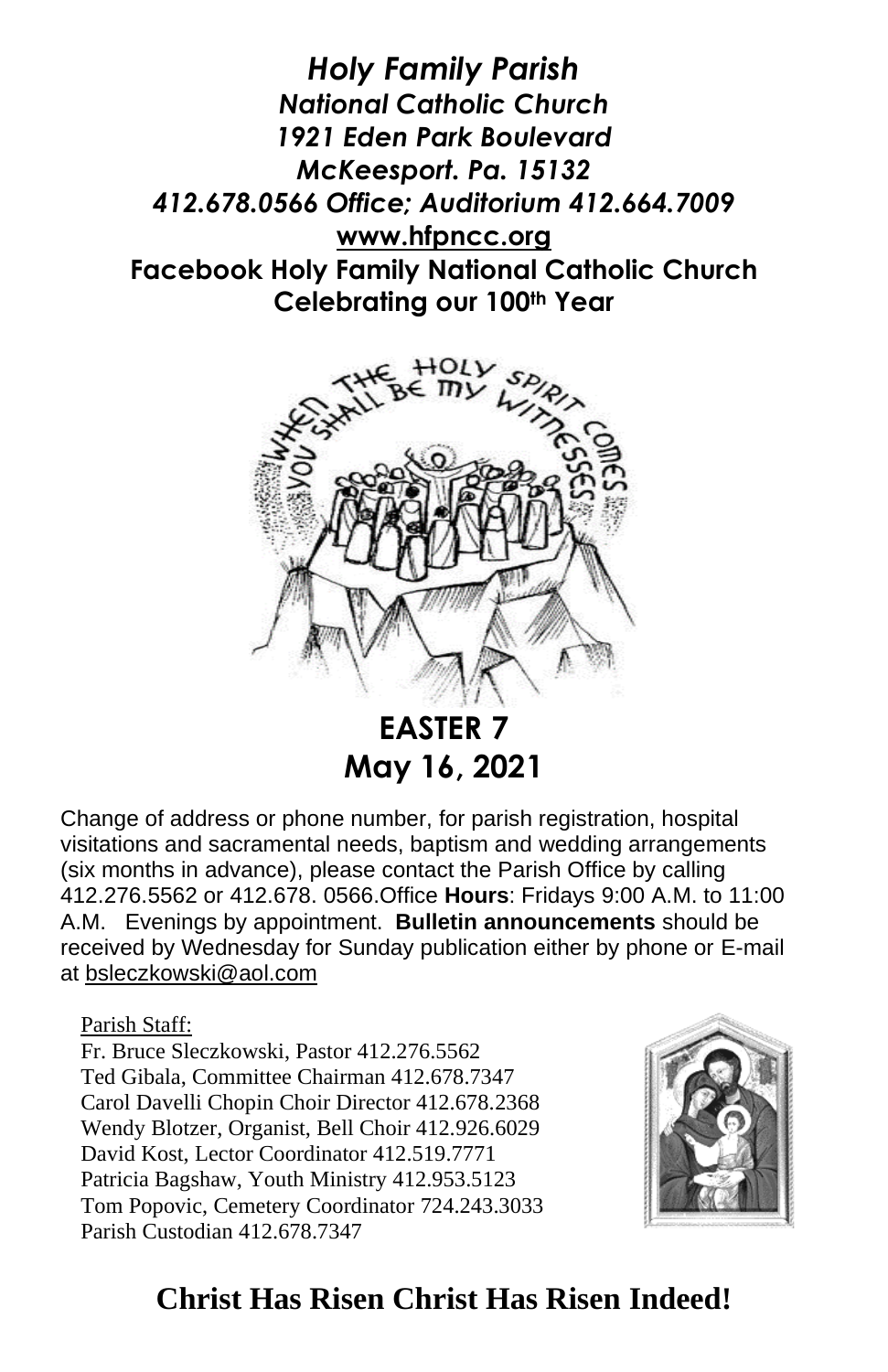## **THIS WEEK**

**Sunday, May 16, 2021 Easter 7** Holy Mass 9:00 A.M. **+ Marianne Keith Int**. Mrs. Carol Davelli; **+Helen Rosso** (30th Ann.) Int. Rosso Family

**Thursday, May 20, 2021**  Parish Council Meeting 7:00 P.M.

**Sunday, May 23, 2021 Pentecost** Holy Mass 9:00 A.M. **+ Helen Balawajder** Int. Bob & Janet Yonek; **+Thomas Zaucha** Int. Bonnie Zaucha, wife.

*A reminder, please do not congregate in the Narthex before and after Mass. You can extend your* 

*greetings six feet apart outside keeping everyone safe. Thank You.*

# **HONOR YOUR FATHER**

The annual Honor Your Father campaign on Father's Day by acknowledging or

remembering OUR FATHERS, both Lay or Clergy, past or present by having there names published in the June Issue of God's Field. Donation is \$25.00 per name, payable to the Clergy Pension Fund. Available forms can be found in the Church Narthax. Deadline for publication is June  $1<sup>st</sup>$ .

#### **The Hail Mary Prayer**

Hail Mary, Full of Grace, The Lord is with thee. Blessed art thou among women, and blessed is the fruit of thy womb, Jesus. Holy Mary, Mother of God, pray for us sinners now, and at the hour of our death. Amen.

C: Pray for us, O holy Mother of God.

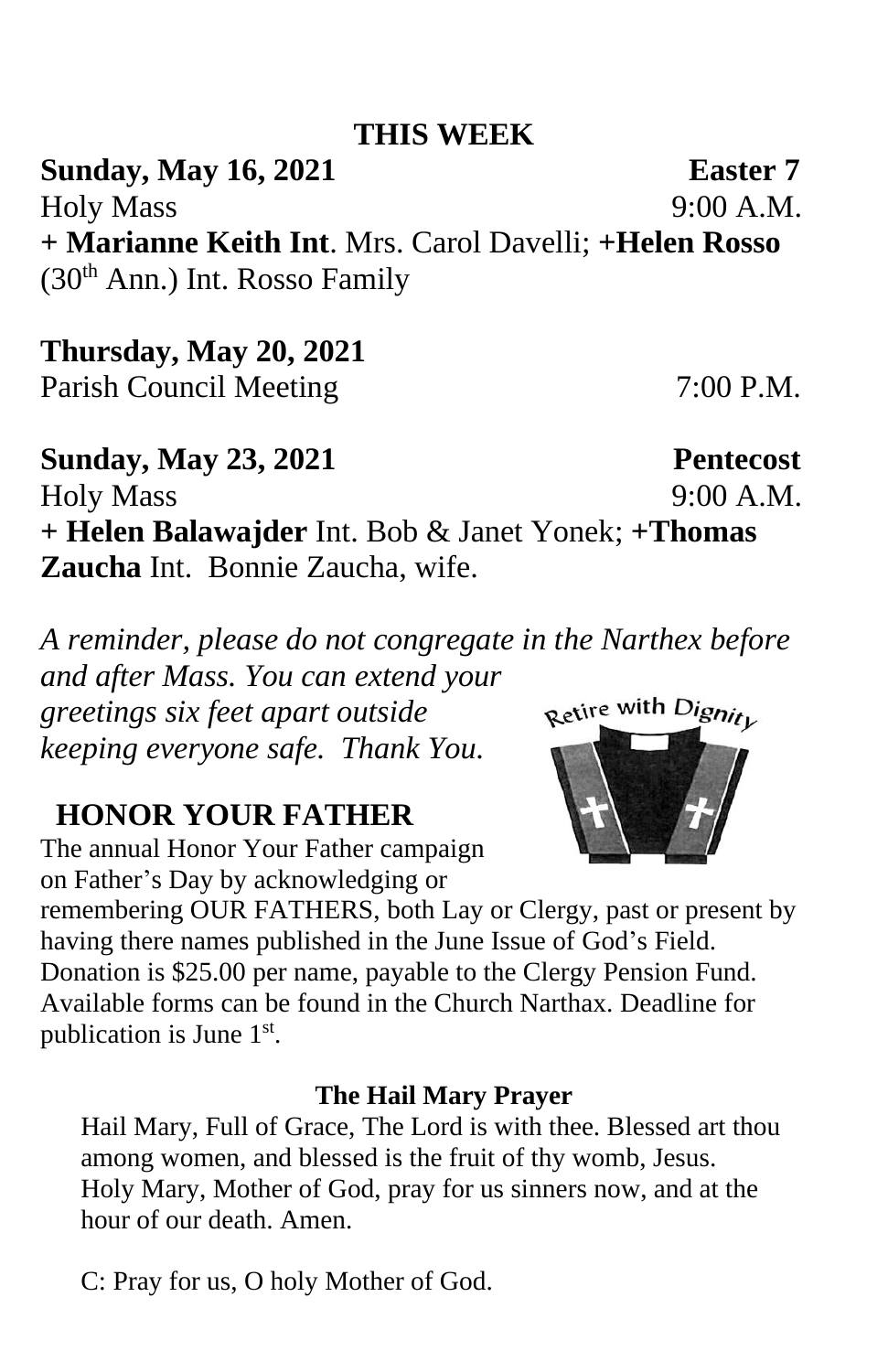**R: That we may be made worthy of the promises of Christ.**

**(Home Prayer)**



**Invocations to the Algebra Blessed Virgin Mary** 

You who was a virgin before Your delivery, pray for us. Hail Mary, etc.

You who was a virgin in Your delivery, pray for us.

Hail Mary, etc.

You who was a virgin after Your delivery, pray for us.

Hail Mary, etc.

My Mother, deliver me from mortal sin.

Hail Mary, etc. (three times).

Mother of love, of sorrow and of mercy, pray for us. Remember, O Virgin Mother of God, when you shall stand before the face of the Lord, that you speak favorable things in our behalf and that He may turn away His indignation from us. You are my Mother, O Virgin Mary: keep me safe lest I ever offend your dear Son and obtain for me the grace to please Him always and in all things. Amen.

### *Mary and the Holy Spirit*

Mary is the Daughter of God the Father, the Mother of God the Son, and she is the Mystical Spouse of the Holy Spirit.

If you want to have a powerful invasion in your heart of the Holy Spirit, a personal Pentecost experience in your life, then why not turn to Mary. As the Holy Spirit descended upon the Apostles the day of Pentecost through Mary's prayers and presence, He can descend into your soul through the prayers and presence of